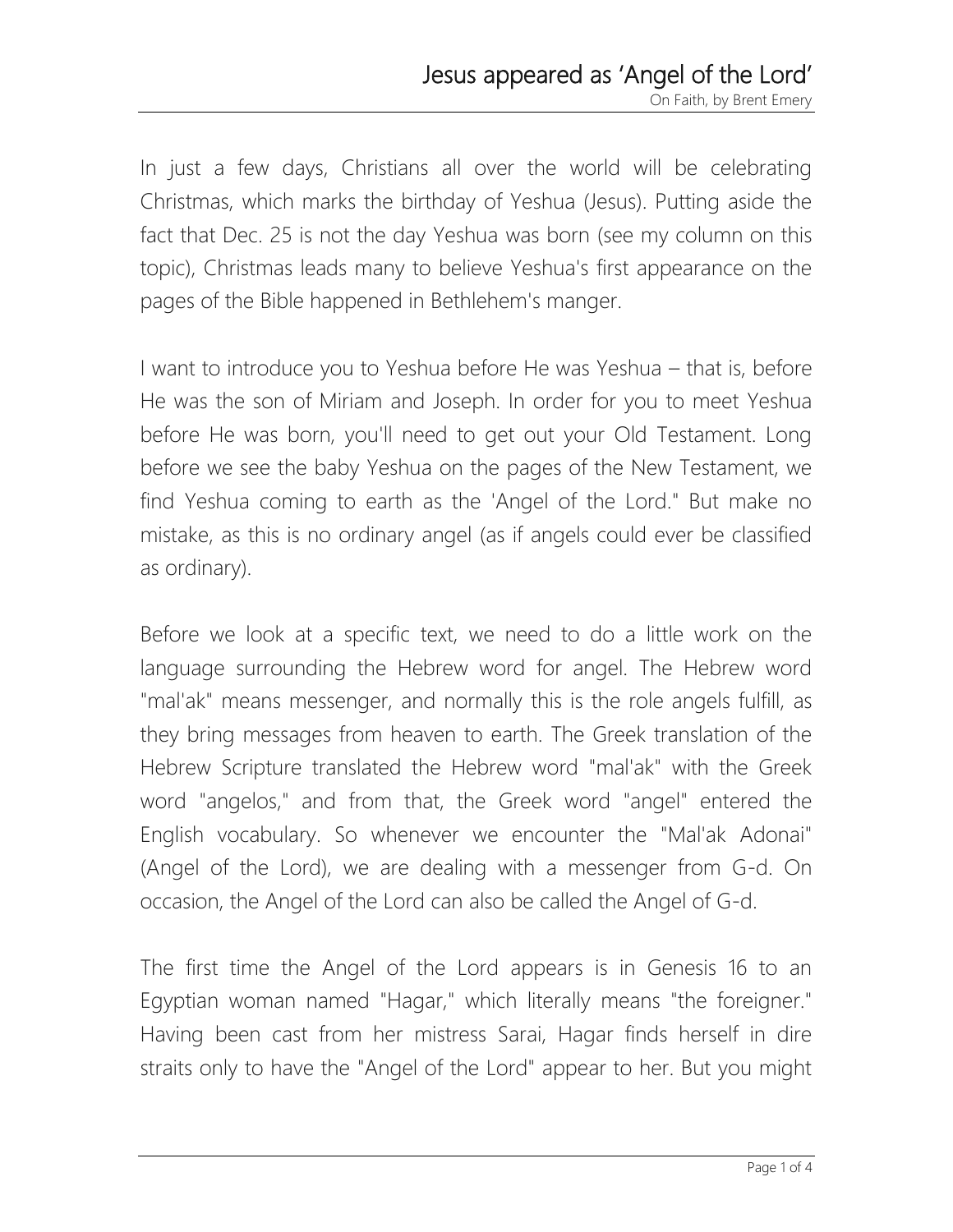be thinking, "How do we know this is not just a regular angel instead of the Living G-d?" Verse 10 of Chapter 16 is the giveaway.

This "angel" promises to give Hagar children too numerous to count, and the ability to give children is something only G-d could do. Make no mistake: This is not just any angel, but the pre-incarnate Son of G-d, who would later be known as Yeshua (Jesus).

Skipping ahead to Exodus, Chapter 3, we find Moshe (Moses) having an encounter with the Angel of the Lord in the "burning bush." In verse 2, the Angel of the Lord appears to Moshe, but in verse 4, YHVH sees Moshe, and in the same verse "Elohim'' speaks to Moshe. Now this is really interesting because YHVH is the four-letter name of G-d throughout the Hebrew Scripture.

The pronunciation of the name has been lost but we still have the four consonants of the name of G-d, and He appears here to Moshe. The word "Elohim" is a more generic title for G-d, but since it has been coupled with YHVH, we know we are dealing with none other than the Holy One of Israel.

This event started with the Angel of the Lord (Yeshua) and ends with YHVH (the Father), but the only One that could be apprehended by the senses was the Angel of the Lord.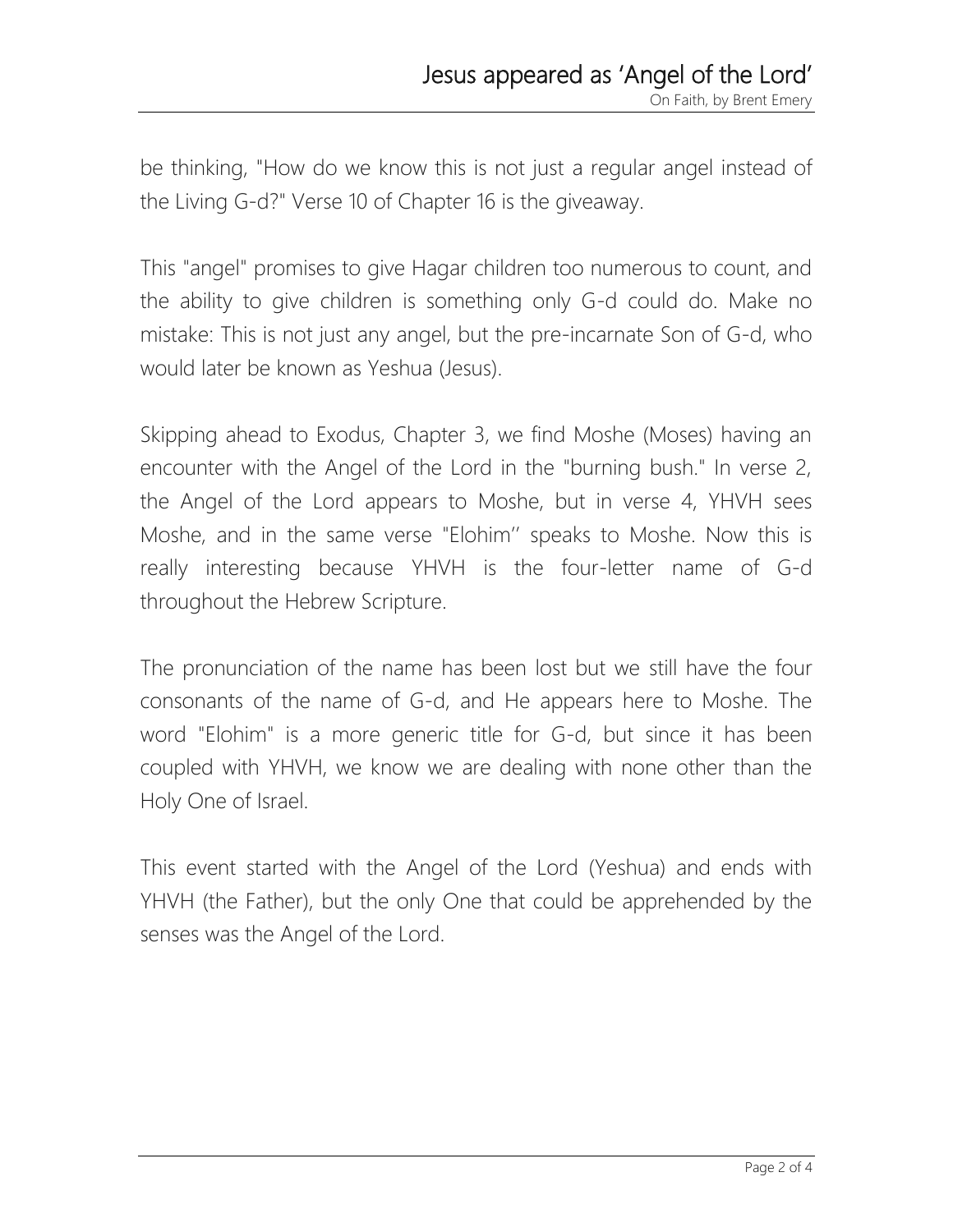For one final text, let's look at Exodus 23:20-23. In verse 21, the nation of Israelis to "obey the voice" of this angel, as He will lead the nation to the places they need to go. Verse 21 goes on to say that the "name" of G-d is in this angel. Now this is very significant, as the word "name" refers to the Living G-d of Israel.

To have the name of G-d in this Angel demonstrates again that this is no regular angel. The One who would lead the nation of Israel on their journey out of Egypt was none other than Yeshua the Messiah.